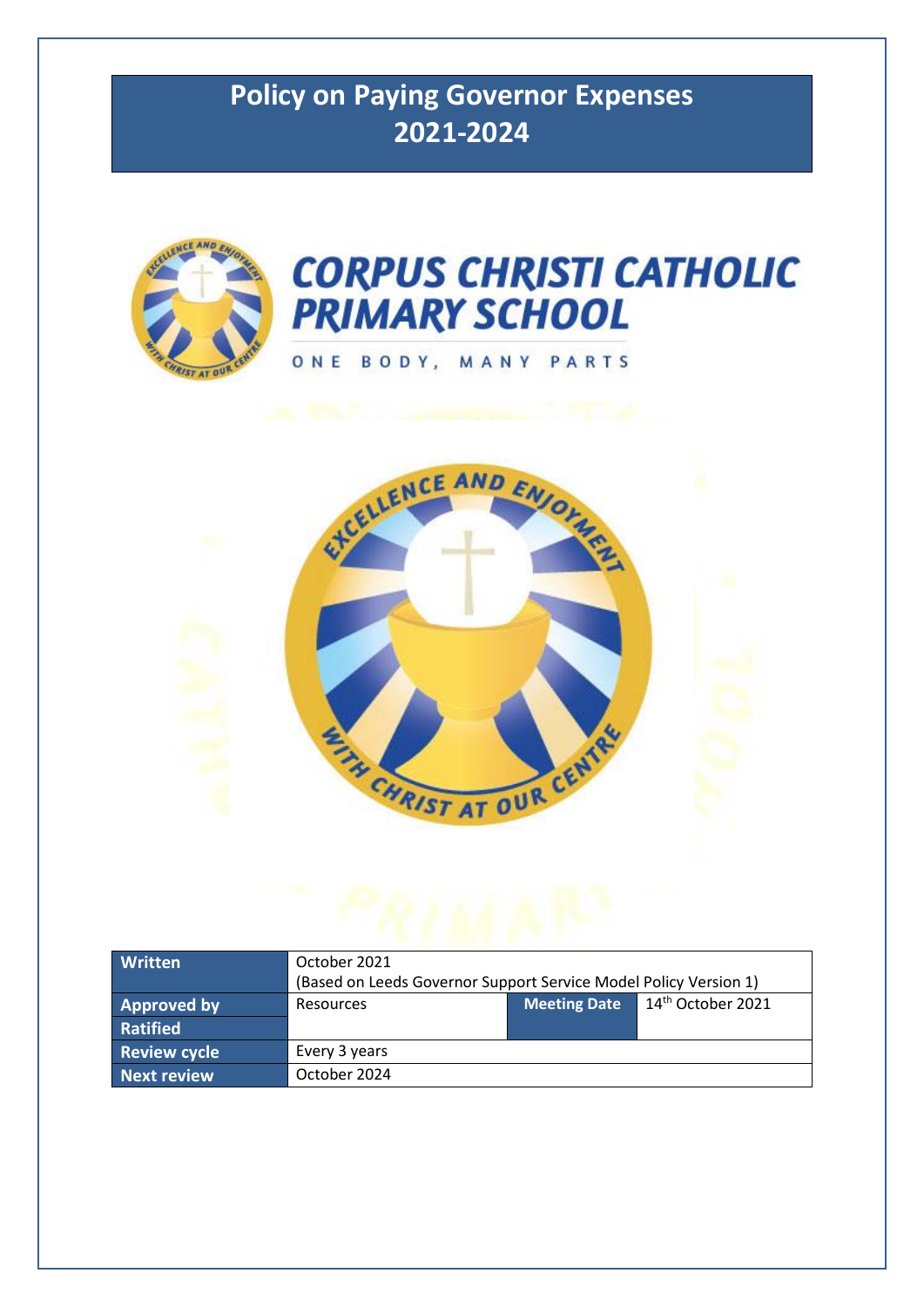# **Policy on Paying Governor Expenses**

## **Introduction**

Governors provide their time voluntarily and cannot be paid for fulfilling the role. They can however be reimbursed for expenses that they incur in carrying out their duties.

The Department for Education's (DfE's) [Governance Handbook](https://assets.publishing.service.gov.uk/government/uploads/system/uploads/attachment_data/file/925104/Governance_Handbook_FINAL.pdf) sets out in the legal framework for governors in maintained schools which have a delegated budget, to claim expenses.

- It is for the governing board to determine whether to pay allowances to governors and associate members
- The allowances can cover any costs such as travel and childcare which governors incur as a result of attending board meetings
- Where the governing board resolve to pay expenses, they must have a policy or scheme for payment
- Expenses cannot include payment for loss of earning for attending meetings
- Travel expenses must not exceed the HM Revenue and Customs (HMRC) approved mileage rates
- Expenses other than travel should only be paid on production of a receipt and should not exceed the amount on the receipt.

## **Policy framework**

## **1. General principles**

- Governors should be able to claim without embarrassment
- Governors should decide for themselves whether or not to claim
- Governors can only claim incurred cost (that is, the cost must have been incurred by the governors before it can be reimbursed)
- Governors may be reimbursed for expenses incurred whilst attending governors' meetings, training courses and other meetings undertaken in the course of their duties including child care costs
- Governors cannot claim attendance allowances or for loss of earnings
- All existing governors (and new governors at their first meeting) to be made aware of this policy.
- The policy to be reviewed every three years by the Resources committee and any changes agreed by the full governing board.
- Claims for expenses are met from the school's budget. The governing board might want to agree a budget at the beginning of the year.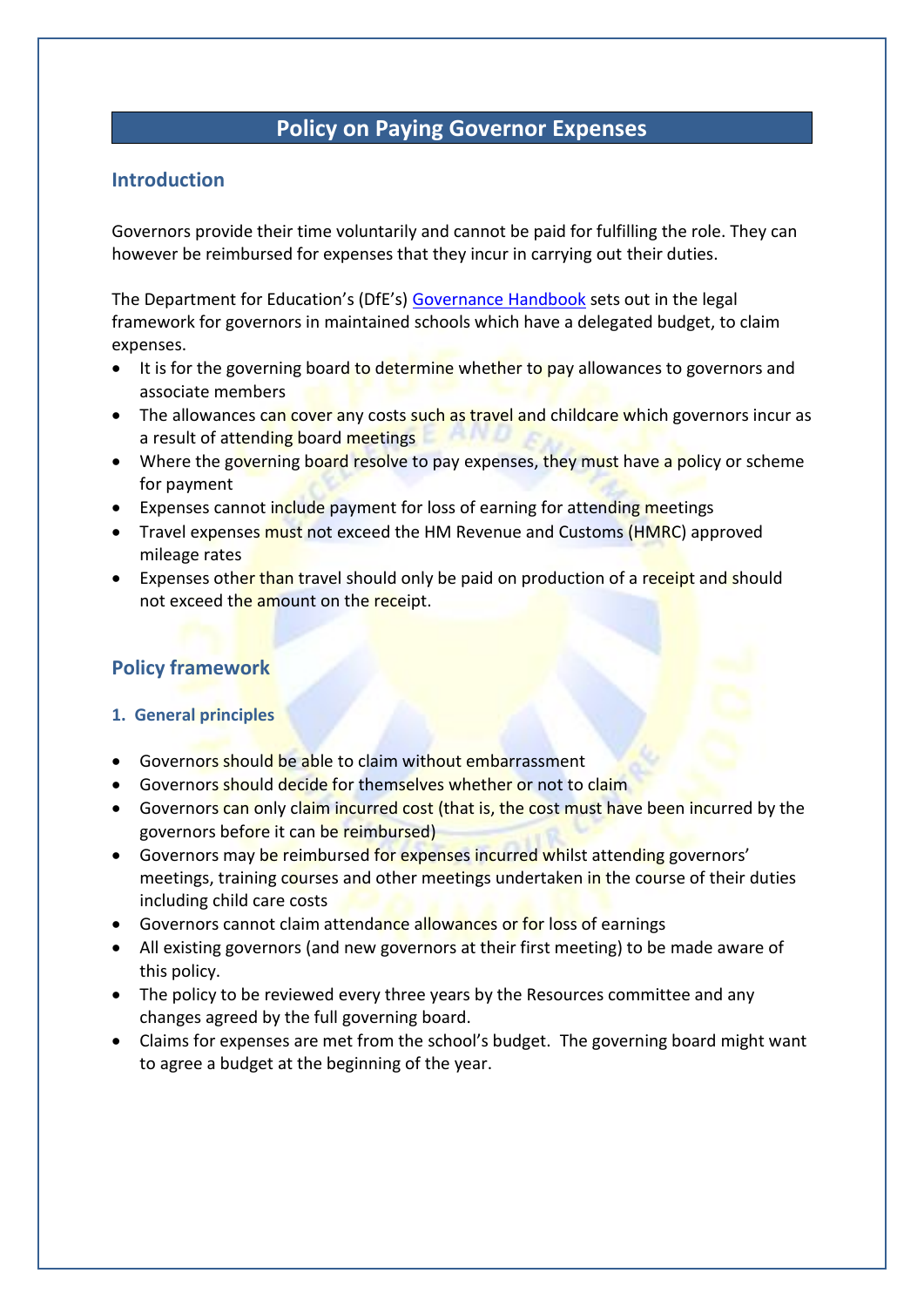## **2. Categories of expenditure**

#### **2.1 Travel and subsistence**

- Car and motorbike Mileage may be claimed for the purpose of attendance at meetings of the governing body or its committees or other agreed activities. Claims will be reimbursed at a rate not exceeding Her Majesty's Revenue and Customs' Approved Mileage Rate as published from time to time. (HMRC's Approved Mileage Rates are available at: [http://www.hmrc.gov.uk/rates/travel.htm\)](http://www.hmrc.gov.uk/rates/travel.htm). The governing body may agree a limit (mileage may be claimed for distances exceeding 25 miles).
- Public transport Where public transport is used, the actual cost of the expenditure will be reimbursed, up to standard class rail travel.
- Taxi The fare will be reimbursed of production of a receipt. NOTE taxis should only be considered if the same journey cannot be made by public transport or to ensure the safety of a governor.
- Car parking Claims can be made for car parking charges that would not otherwise have been incurred upon production of a receipt.
- Meals/subsistence Claims for subsistence allowances, i.e., for meals that would not otherwise have been purchased may be reimbursed upon the production of a receipt. The governing body may wish to agree a maximum amount for subsistence claims.

#### **2.2 Childcare or dependent relative care**

Claims for the actual cost of reimbursement to a registered child-minder or babysitter may be made while the governor is attending meetings of the governing body or its committees or other agreed activities, such as training events. Appropriate proof of payment should be submitted. This excludes situations where the individual has a spouse, partner or other responsible adult who normally lives in the family home to care for children/dependents Care arrangements for an elderly or dependent relative will also be considered.

#### **2.3 Clerical expenses**

Where a governor is unable to use the school's facilities a claim for reimbursement may be made for telephone charges, photocopying, stationery, etc. Receipts must be kept where appropriate; in all other cases a detailed written record should be made and submitted.

## **3. Claim process**

Governors should claim in arrears on a termly basis unless the amount to be claimed is substantial. A sample claim form is included at the end of this policy.

Claims should be authorised by Chair of a committee/Chair of governors and be submitted to the Headteacher to organise payment.

The Headteacher will retain a copy of claims forms for audit purposes.

#### **This policy applies equally to all categories of governor and includes associate members.**

#### **CLAIM FORM FOR GOVERNOR EXPENSES**